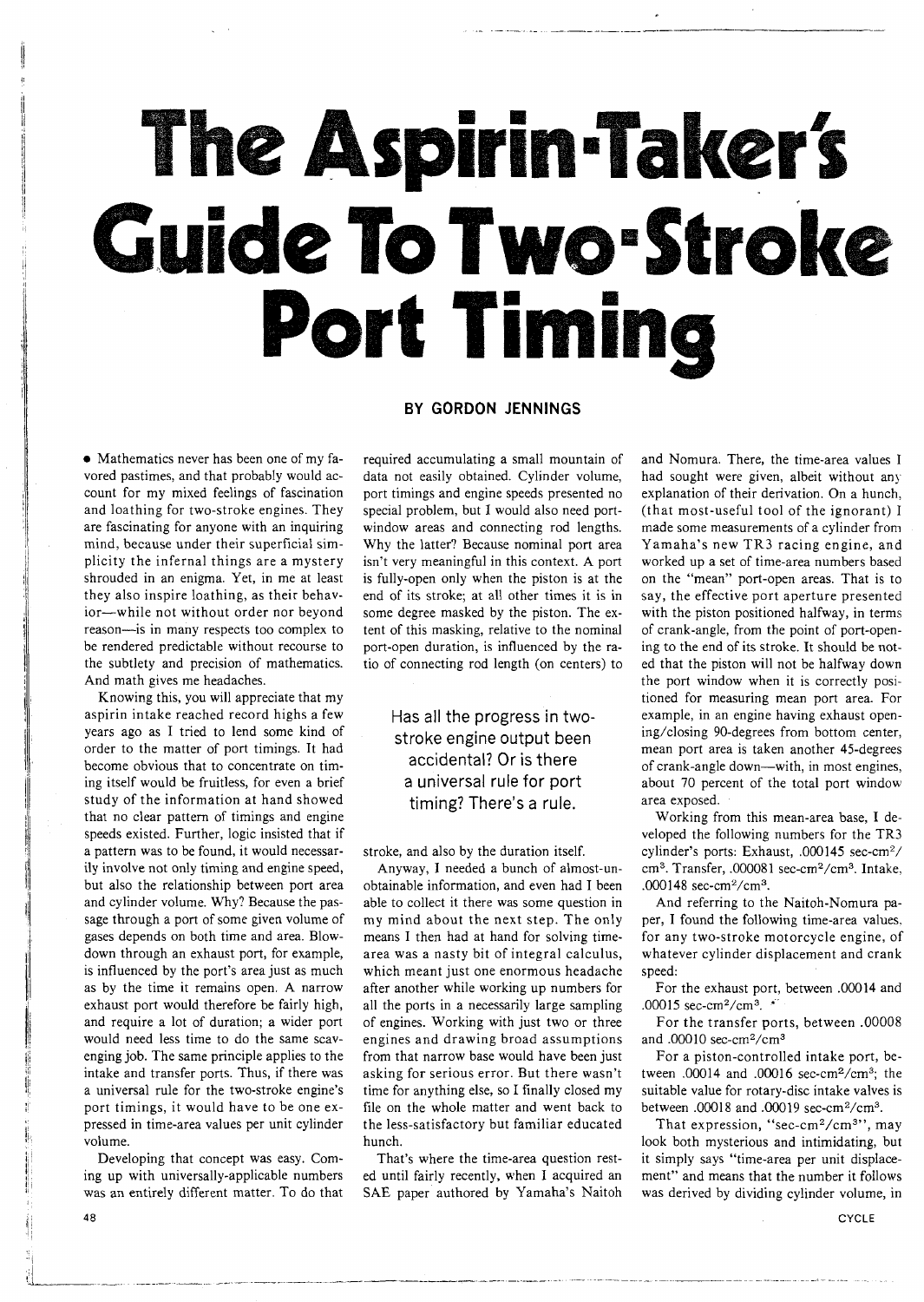

cubic centimeters, (cm<sup>3</sup>), into mean port area, in square centimeters, (cm<sup>2</sup>), and then multiplying the resulting number by the total time, in seconds, (sec), during which the port is open. Combining the formula for calculating time from the port-open period, in degrees, and engine speed, we have:

Time-area = 
$$
\frac{60}{N} \times \frac{\theta}{360} \times \left(\frac{A}{D}\right)
$$
  $\frac{error}{with}$ 

Where,  $N =$  engine speed, in rpm  $\Theta$  = port-open period, in degrees  $A =$  mean port area, in cm<sup>2</sup>  $D =$  cylinder volume, in cm<sup>3</sup>

That was my method in developing timearea numbers for the Yamaha TR3, and Yamaha's engineers must be working along the same lines, because there is very close agreement between Naitoh-Nomura's suggested values and those for the TR3. Moreover, additional checks made with various other two-stroke engines lend further verification. Finally, experiments with engines having port time-area deficiencies relative to those given by Naitoh-Nomura have shown that power increases as those deficiencies are corrected. On the basis of such evidence as I have, which admittedly is still too scanty to eliminate the possibility of some degree of error, the values presented are an extraordinarily valuable guide for anyone working with two-stroke engines.

Of all the factors one must insert into the formula I have provided, mean port area is the most difficult to obtain. The most direct method is simply to bolt a degree-wheel on an engine's crankshaft, set it for TDC, then find the point at which the port opens and, finally, rotate the crankshaft halfway from porting-opening to the appropriate end-ofstroke. You then measure the aperture exposed above the piston crown (or below the skirt, on the intake side).

**A** better method, I think, is to do all this

 $\Delta\omega = 1$  , and  $\Delta\omega$ 

with pencil, compass and protractor-working on fine-grid graph paper. To construct a working model, on paper, you begin by drawing a vertical line representing the cylinder axis, and a circle for the path followed by the crankpin. Then measure up from the top and bottom of the circle distances equal to the on-centers connecting rod length, and at those points add a pair of horizontal lines for the limits of piston travel. Port windows are then drawn flanking the cylinder axis, with the exhaust port and one transfer port against the lower piston-travel line; the intake port is drawn-in at the top. Finally, mark the mean port-open points on the crank circle, using a protractor, and connect these points to the cylinder axis with lines precisely the length of the connecting rod. The points-of-connection along the cylinde axis will fall inside the drawn-in port windows, and the areas above these points will be the mean exhaust and transfer port-window areas; the intake port area is below the marking point.

Obviously, the accuracy of either metho I have outlined depends very heavily on faithful reproduction of the port-window shapes. You may well have your own ideas about technique here, but the best approach I have found is to make a close-fitting sleeve out of stiffish paper, slide it down inside the cylinder, and then rub around the port edges with the side of a pencil to mark the window shapes on the paper. After this is done, the paper sleeve is withdrawn from the cylinder and reversed, so that the port-window pattern shows on the outside of the sleeve. **Mea**surements may then be taken directly from the paper, but only after it is re-rolled into a cylinder, because the port widths are exaggerated when the paper is layed out flat.

The reason for using grid-lined graph paper is primarily for ease in determining th areas of irregularly-shaped ports. If you assign the grid lines a value of one-millimeter, and draw everything to scale, area may be found simply counting all the grid squares within the port window. This is a very gree help when, as is often the case, port windows are more nearly elliptical than square.

Another aid in the inevitable juggling of port timings and areas needed to get a given engine within the time-area limits suggested here is to work with angle-area instead of time-area, which simplifies the mathematics involved because it eliminates the steps needed to convert degrees and rpm into time. Of course the time factor cannot be ignored, so I have provided a chart showing the time-area/angle-area relationship. To find the angle-area for any port, you simply multiply port-open duration, in degrees, by mean port area divided by cylinder volume, giving you an answer in deg-cm2/cm3. To determine if the value derived is within lim-

**CYCLE**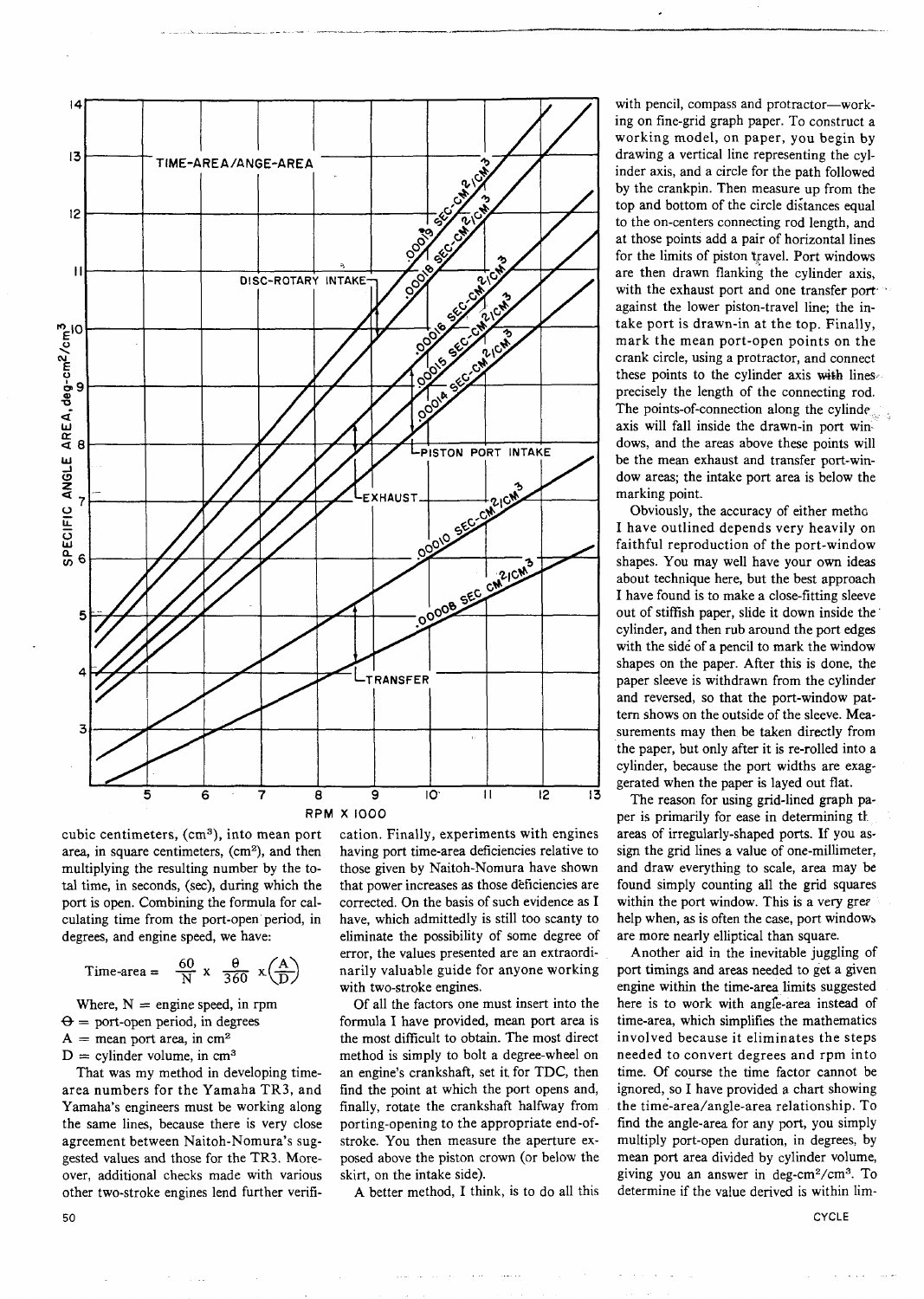its, you mark a vertical coordinate for engine speed, and a horizontal coordinate for angle-area. The point of intersection should fall within the upper and lower limit-lines for the appropriate port on the chart.

The chart is also useful in demonstrating graphically that there is some latitude permitted in the time-area/angle-area of all the ports. At 8000 rpm, for instance, the exhaust port's angle-area is within limits with values from  $6.7$  deg-cm<sup>2</sup>/cm<sup>3</sup> to  $7.2$  deg-cm<sup>2</sup>/cm<sup>3</sup>, and you may very well be moved to wonder about the influence variations within this range may have. As a matter of fact, there is a very considerable difference in an engine's power characteristics as combinations of port angle-areas are chosen from within the indicated limits.

Large-displacement motocross engines, for instance, should have angle-area values very near the upper limit for their transfer ports, but down at the lower limit for their exhaust ports. In large measure, this is a reflection of their exhaust-system characteristics: expansion chambers for such engines should return long-duration negative and positive wave pulses to the engine to provide the broadest possible useful power range, and when you extend the duration of these pulses, their amplitude is reduced. As a result, there never is a strong negative pulse to help move the fresh air/fuel charge up through the transfer ports, and high anglearea values are simply required for efficient scavenging.

Neither are exhaust-plugging pulses very strong with such expansion chambers, so it is also necessary to minimize charge loss by holding the exhaust port's angle-area at a minimum value. This measure will, of course, pay an added dividend in reducing to a minimum the amount of piston travel borrowed from the power stroke-thus improving torque over the entire speed range.

Road racing engines stand at the opposite extreme in terms of both power characteristics and angle-area combination. That is to say, for maximum power and ignoring power range, you should establish maximum angle-area values for the exhaust port (while still working within the suggested limits) and minimum transfer angle-areas. Again, the expansion chamber characteristics have much to do with this: road racing chambers commonly deliver pulses of rather short duration, but of extraordinary amplitude. Indeed, the scavenging pulse may well drop pressure in the cylinder to minus 7.0 psi while the piston is near bottom center and the transfer ports are almost fully-open. With that condition existing, it is neither necessary nor desirable to provide more than a minimum transfer angle-area. Extending the transfer period only increases the opportunity for charge-less out the exhaust port,



and for back-flow into the crankcase, via the transfer ports, after the expansion chamber's scavenging pulse has fadedaway. This last is more important than you might think, for the crankcase pressure in an engine with a good expansion chamber will be pulled below atmospheric by the scavenging pulse. There is another very powerful reason for limiting transfer timing, in degrees, in the road racing engine, but that properly belongs in the overall discussion of intake port timing--of which much will be said later.

Carried to extremes, the combination of a strong-pulse expansion chamber, large exhaust port angle-area and minimum transfer port angle-area can elevate and narrow an engine's power curve remarkably. Yamaha's TR3 road racing engine has just such a chamber, with exhaust and transfer time-areas very near the maximum and minimum values, respectively. It produces something in the order of 63-65 bhp, from a displacement of only 350cc, but has a power band so narrow that a 6-speed transmission with ultra-close ratios is required to keep it operating within its effective power range. And that is something to keep firmly in mind, if you are reworking some engine with road racing intentions. Before you decide upon an angle-area combination that will maximize horsepower, look into the problem of transmission ratios. Should there be only the stock gear-set available, you will have to make adjustments in the engine's output curve accordingly.

Similarly, exhaust and transfer angle-areas for medium and small-displacement motocross engine must be biased at the expense of power range to get the kind of power needed to be competitive. In the 125cc class particularly, engines of near road racing specification are being used, in conjunction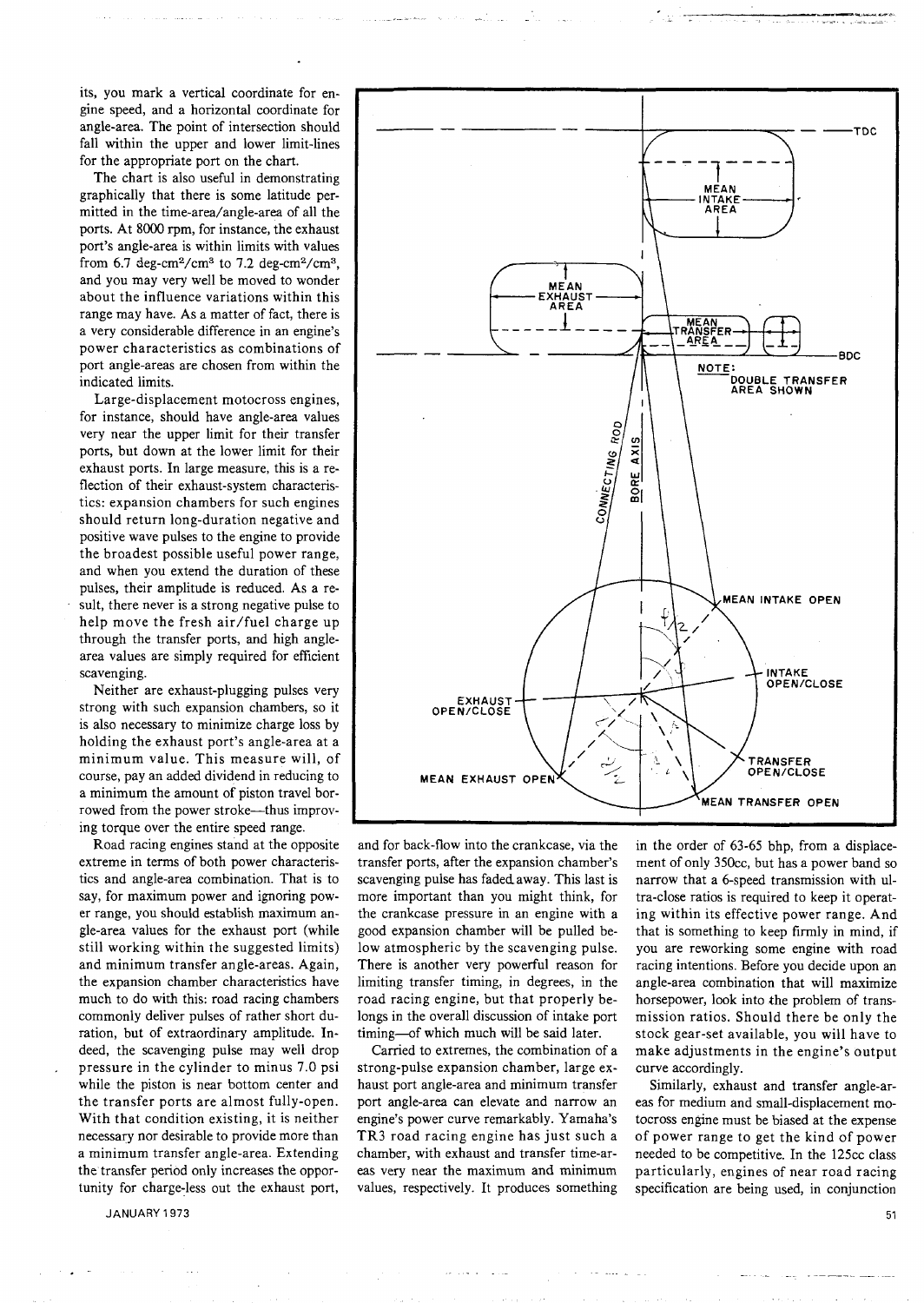with 5- and 6-speed close-ratio transmissions. These small motocross bikes may not be pleasant to ride (you pedal them around with the gear-shift lever) but when that's what you need to be competitive, that's what you get. Or, as Mark Twain so succinctly put it, "When it's steamboat time, you steam." Just don't steam off in the wrong direction. The time-area and angle-area values given for exhaust and transfer ports will get you within limits; you still must do some juggling to suit your particular application.

When you are trying to establish suitable angle-area values in a given cylinder, you should begin by making increases over the stock values all in width. Curiously, widening an exhaust port has precisely the same effect on an engine's power characteristics as the same increase in angle-area gained by raising its upper edge-which is the approach most commonly taken. Maximum output will be raised, and the speed at which peak power is obtained. The only difference is that increases in exhaust-open duration tend to narrow the effective power band more than a similar increase in angle-area obtained by widening the port. But you also will find that there are sharp limits to increases in port width, if serious reliability problems are to be avoided. Widening an exhaust port beyond a width representing 62 percent of bore diameter and you are asking for trouble, because beyond that point the unsupported side of the ring will surely bulge out into the port far enough to snag on its upper edge as the piston moves up past the port window. This trouble can be minimized by chamfering around the window edges, and by making the window shape more nearly elliptical than rectangular, but the limit is still there. Actually, some racing engines, with near-round ports, give acceptable ring life with exhaust-port widths representing about 70 percent of bore, but it is difficult to work that kind of shape around an existing, stock exhaust port.

Transfer ports usually are not wide enough to cause any great difficulties with ring-snagging, but the possibility exists and modifications should be done with caution. Also, in widening either the exhaust or transfer ports, care should be taken not to crowd them too closely together, or you may create a condition in which a lot of the mixture flowing up through the transfer ports turns abruptly and short-circuits out the exhaust port. From all the evidence I have at hand, exhaust and transfer ports should be separated by at least .350-inch-and this holds true for cylinders of 125cc capacity and up.

You can also get into trouble with excessive width in an intake port, for the lower edge of the piston skirt can snag on the port's floor. This problem is not usually se-

vere, however, as you will be forced to work within the limits imposed by the location of cylinder hold-down studs, etc., and even a slight rounding of the port floor will do much to relieve any problem that does occur. There is every reason to widen the intake port window if you are interested in maximum flow coefficient, for low and wide ports are best in that regard. But you should also know that such modifications alter the intake tract's reasonant frequency-which can lead to very large problems indeed, as the piston-port two-stroke engine depends very heavily on resonance and inertia effects in order to compensate for its symmetrical intake timing.

Unquestionably, the piston-controlled intake port is attractive for reasons of simplicity, but the fact that its intake-open period is symmetrically disposed before and after top center is a considerable disadvantage. Mixture drawn into the crankcase during the time between intake-opening and TDC is partially pumped back when the piston again descends, before intake-closing. Only the combined activities of sheer charge inertia, and sonic waves, hold the mixture in the crankcase while the piston closes the intake port. Ideally, intake-closing should occur at the precise moment when intake-tract ramming is at its peak, and that peak should coincide with pressure in the crankcase at the moment of intake-closing. But because resonance, particularly, occurs independently of engine speed, it can be truly effective only over a rather narrow speed range; at other speeds there will be blowback through the intake port.

Thus, all recommendations of angle-area notwithstanding, the most important aspect of establishing intake timing is to make it such that the negative-pressure wave created by intake opening moves out to the intake tract's end, inverts, and returns to the port window as a positive-pressure wave shortly before the piston closes the port. Predicting this wave motion theoretically is possible, but extremely difficult. Calculations must be based on flask-resonance, with the crankcase as the flask and the intake tract as the neck connected to atmosphere-a problem complicated enormously by the fact that this flask's volume changes continuously, and its neck has a cross-sectional area that also varies down its length. All things considered, it is a lot easier to establish tuned intake length by actual test, fitting a stub exhaust to eliminate exhaust system effects and making a series of tests with different intake lengths.

Clearly these resonant effects will be at a minimum and charge-inertia maximized with comparatively brief intake-open periods and small-diameter, lengthy intake pipes. And that's what you need for motocross engines: a very wide port window, to provide the necessary angle-area without excessive angle, with a smallish carburetor and long intake manifold. The reasons for using a small carburetor are not what you think; you need large changes in cross-sectional area in the intake tract to damp resonance. Indeed, when the carburetor throat area is made 35 percent or less of port window area, there is no measurable pulsation effect. You don't have to restrict the intake nearly that much, as considerable wave damping occurs below 50 percent throttling.

Inertia in the incoming charge will work wonders for a motocross engine, but not if the intake duration is greater than 160 degrees-which is the upper limit for even small, high-speed motocross engines. In general, I would say that anything less than 120 degrees will not give adequate angle-area values, but you should definitely get as  $\infty$ much angle-area as is possible with port width and restrict port-open duration to maintain a broad power band. Fiddling with the intake port width will change the optimum intake tract length, but if you want optimum results, that is the price to be paid.

Road racing engines depend much more on intake tract resonance to prevent blowback through the carburetor, which is another reason why their power bands are so narrow. But even with the strongest inertia effects to hold the charge in the crankcase, these engines are still limited in terms of maximum intake-open duration because if there is too much they simply will not start. If you think about it, you'll see that at cranking speeds the volume of mixture pushed up through the transfer ports will be equal to that'displaced by the piston between transfer-closing and intake-opening. At cranking speeds, the upward motion of the piston will not begin to pull a depression in the crankcase until after the transfer ports close, and everything drawn in after the intake port opens will be pushed back out by the descending piston until the intake port closes. For example, Yamaha's TR3 engine has transfer ports that close 120 degrees before top center, and an intake port that opens and closes 94 degrees from top center. Thus, crankcase pumping at cranking speeds is confined to the scanty 26 degrees of piston travel between the transfer and intake periods. I think that must be very near the minimum for starting even with a motorcycle that is forced into life with vigorous pushing, and it certainly would limit any efforts to increase power, or power range, by altering timing.

For various reasons, the proper angle-area for disc-type rotary intake valves is larger than for a piston-controlled port. Also, it is much easier to get adequate angle-area because the disc-valve engine is almost entirely *(Continued on page* 108)